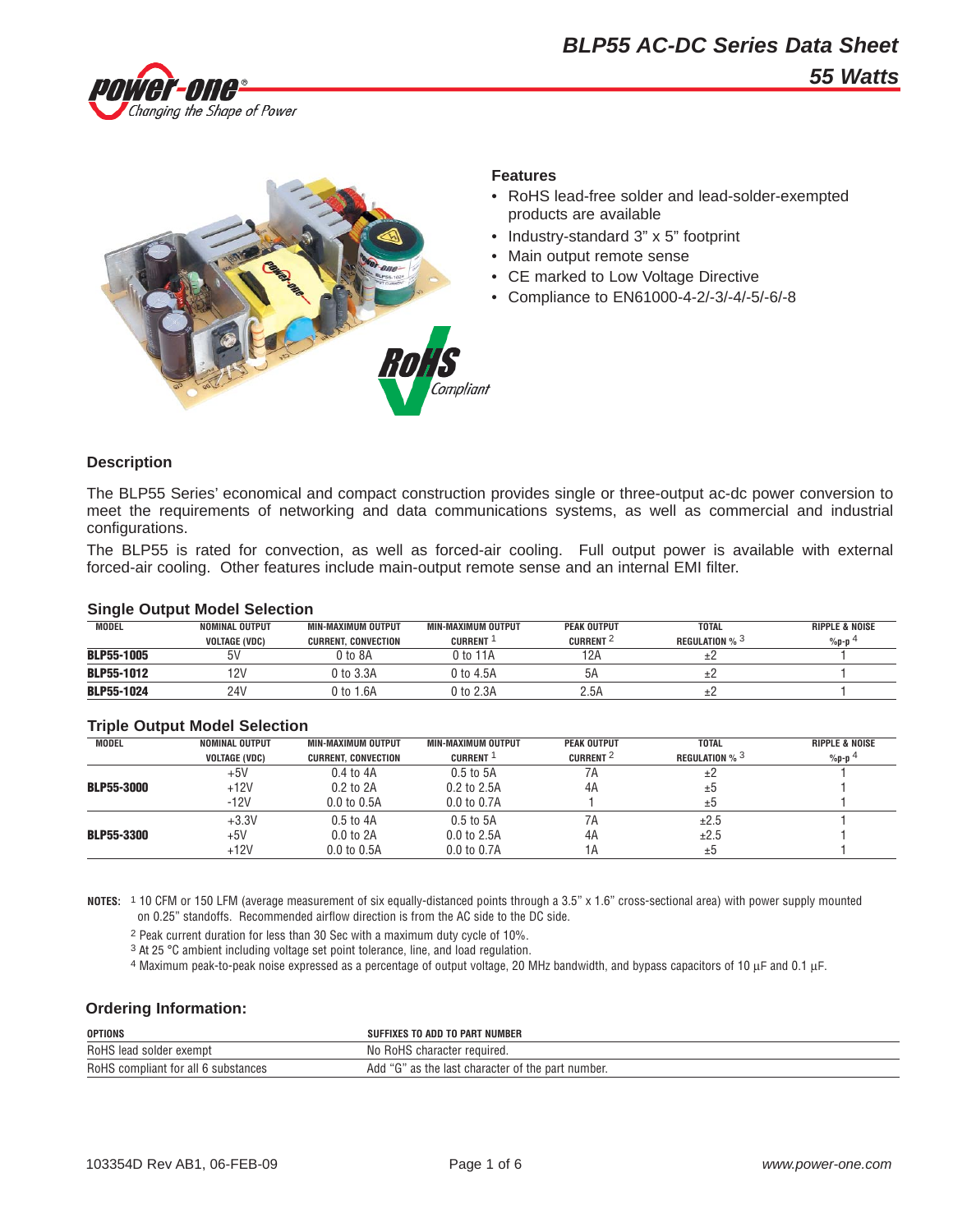

# **Input Specifications**

| <b>PARAMETER</b>     | <b>CONDITIONS/DESCRIPTION</b>                                    |                                           | <b>MIN</b> | NOM     | <b>MAX</b> | <b>UNITS</b> |
|----------------------|------------------------------------------------------------------|-------------------------------------------|------------|---------|------------|--------------|
| Input Voltage - AC   | Single-phase continuous input range.                             |                                           | 85         | 100-250 | 264        | VAC          |
| Input Voltage - DC   | Consult factory.                                                 |                                           |            |         |            |              |
| Input Frequency      | AC input.                                                        |                                           | 47         | 50/60   | 63         | Hz           |
| <b>Input Current</b> | At 115 VAC input.                                                |                                           |            |         |            | ARMS         |
| Inrush Surge Current | Internally limited.                                              | Vin = 115 VAC, Max Power, 25 °C.          |            | 18      |            | APK          |
|                      | Internally limited.                                              | Vin = 230VAC. Max Power. 25 $^{\circ}$ C. |            | 36      |            | APK          |
| Input Fuse           | Internally located AC input line fuse rated at F, 250 V, 3.15 A. |                                           |            |         |            |              |
| Efficiency           | At Max Power, -3300 60% nominal.                                 |                                           |            | 70      |            | $\%$         |

# **Output Specifications**

| <b>PARAMETER</b>         | <b>CONDITIONS/DESCRIPTION</b>                                                                         |                                                        | MIN              | <b>NOM</b> | <b>MAX</b> | <b>UNITS</b>  |
|--------------------------|-------------------------------------------------------------------------------------------------------|--------------------------------------------------------|------------------|------------|------------|---------------|
| <b>Output Power</b>      | With convection cooling (-3300 25 W).<br>With forced-air cooling (-3300 41 W).                        | See Model Selection Table<br>See Model Selection Table |                  |            | 40<br>55   | Watts         |
| Output DC Adjustability: | Adjustability of Vo1 (Vo2/Vo3 are not adjustable).                                                    |                                                        | $-5\%$ . $+10\%$ |            |            | Of Nom        |
| Overshoot                |                                                                                                       |                                                        |                  |            | .5         | $\%$          |
| Load Transient           | Vo1, Vo2, or Vo3 deviation due to a 50 to 100% load change<br>at a rate of 1A/us.                     |                                                        |                  |            | ±3         | $\frac{0}{0}$ |
| Turn-On Time from AC ON  | Time required for output voltage to reach within regulation after initial application<br>of AC input. |                                                        |                  |            | 1.5        | Sec           |
| Turn-On Delay            | Time required for output voltage to rise from 10% to 90%.                                             |                                                        |                  |            | 20         | ms            |
| Hold-Up Time             | At 40 W. 115 VAC                                                                                      |                                                        |                  | 20         |            | ms            |
| <b>Remote Sense</b>      | Total compensation for cable losses on Vo1.<br>(Remote Sense is not available for Vo2 or Vo3)         |                                                        |                  |            | 500        | mV            |

## **Interface Signals and Internal Protection**

| <b>PARAMETER</b>                | <b>CONDITIONS/DESCRIPTION</b>                 |       | <b>MIN</b> | <b>NOM</b> | <b>MAX</b> | <b>UNITS</b> |
|---------------------------------|-----------------------------------------------|-------|------------|------------|------------|--------------|
| Overvoltage Protection          | Main output.                                  | 3.3V: | 3.8        |            | 4.5        |              |
|                                 |                                               | 5V:   | b.         |            | 6.8        |              |
|                                 |                                               | 12V:  | 13.8       |            | 16.2       |              |
|                                 |                                               | 24V:  | 27.6       |            | 32.4       |              |
|                                 |                                               | 48V:  | 52.8       |            | 56.4       |              |
| <b>Short Circuit Protection</b> | Fully-protected against output short circuit. |       |            |            |            |              |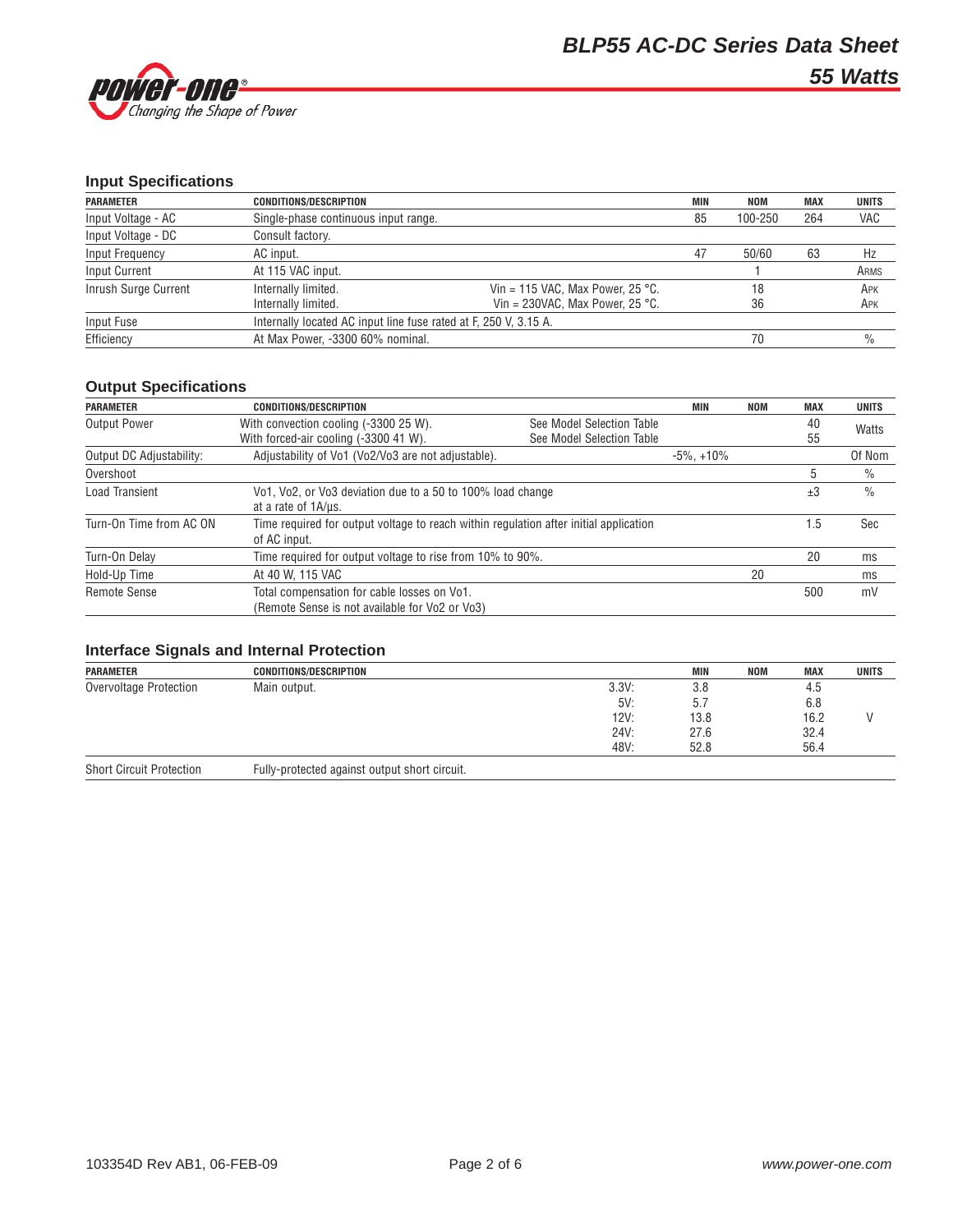

## **Safety, Regulatory, and EMI Specifications**

| <b>PARAMETER</b>                  | <b>CONDITIONS/DESCRIPTION</b>      |                                                | MIN  | <b>NOM</b> | <b>MAX</b> | <b>UNITS</b> |
|-----------------------------------|------------------------------------|------------------------------------------------|------|------------|------------|--------------|
| <b>Agency Approvals</b>           | UL60950-1/CSA 22.2 No. 60950-1-03. |                                                |      |            |            |              |
|                                   | EN 60950-1/IEC 60950-1.            |                                                |      |            |            |              |
|                                   | CB Approval.                       |                                                |      |            |            |              |
|                                   | CE Mark for LVD.                   |                                                |      |            |            |              |
| <b>Ground Continuity</b>          |                                    |                                                |      |            | 40         | A            |
| Dielectric Withstand Voltage      | Input-to-Ground (Basic).           |                                                | 1500 |            |            | <b>VAC</b>   |
|                                   |                                    |                                                | 2121 |            |            | <b>VDC</b>   |
|                                   | Input-to-Ouput (Reinforced).       | The primary to secondary test is not performed | 3000 |            |            | <b>VAC</b>   |
|                                   |                                    | on completed assemblies.                       | 4242 |            |            | <b>VDC</b>   |
|                                   | Output-to-Ground (Functional).     |                                                | 500  |            |            | <b>VDC</b>   |
| Electromagnetic Interference      | FCC Part 15.                       | Conducted:                                     | B    |            |            |              |
|                                   | CISPR 22 and CISPR 11.             | Conducted:                                     | B    |            |            | Class        |
| ESD                               | Per EN61000-4-2, level 3.          |                                                |      |            |            |              |
| Flicker                           | Per EN61000-3-3.                   |                                                |      |            |            |              |
| <b>Radiated Susceptibility</b>    | Per EN61000-4-3, level 3.          |                                                |      | 3          |            | V/m          |
| EFT/Burst                         | Per EN61000-4-4, level 3.          |                                                |      |            |            | kV           |
| <b>Input Transient Protection</b> | Per EN61000-4-5, class 3.          | Line-to-Line:                                  |      |            |            | kV           |
|                                   |                                    | Line-to-Ground:                                | 2    |            |            |              |
| <b>RF</b> Immunity                | Per EN61000-4-6, level 3.          |                                                |      | 3          |            | V/m          |
| <b>Magnetic Fields</b>            | Per EN61000-4-8.                   |                                                |      |            |            | A/m          |
| Leakage Current                   | Per EN60950.                       | BLP55-1XXX<br>At 264 VAC:                      |      |            | 0.48       | mA           |
|                                   |                                    | AT 264 VAC:<br>BLP55-3XXX                      |      |            | 0.72       |              |

## **Environmental Specifications**

| <b>PARAMETER</b>               | <b>CONDITIONS/DESCRIPTION</b>                                                           | MIN   | <b>NOM</b> | <b>MAX</b>      | <b>UNITS</b> |
|--------------------------------|-----------------------------------------------------------------------------------------|-------|------------|-----------------|--------------|
| Altitude                       | Operating.                                                                              |       |            | 10k             | ASL Ft.      |
|                                | Non-Operating.                                                                          |       |            | 50 <sub>k</sub> | ASL Ft.      |
| <b>Operating Temperature</b>   | 0 °C to 70 °C with linear derating to 50% above 50 °C. Unit will start up at            | 0     | 25         | 70              | °C           |
|                                | -20 °C but will not meet all published specifications.                                  |       |            |                 |              |
| Storage Temperature            |                                                                                         | $-40$ |            | 85              | °C           |
| Forced-Air Cooling             | Forced-air cooling of 150 LFM at 10 CFM is required for full output power. <sup>1</sup> |       |            |                 |              |
|                                | (See Model Selection Table).                                                            |       |            |                 |              |
| <b>Convection Cooling</b>      | When unit is mounted horizontally with free-air convection.                             |       |            | 40              | W            |
|                                | (See Model Selection Table).                                                            |       |            |                 |              |
| <b>Temperature Coefficient</b> | 0 °C to 70 °C (after 15-minute warm-up).                                                |       | ±0.02      |                 | $\%$ /°C     |
| <b>Relative Humidity</b>       | Non-Condensing.                                                                         | 5     |            | 95              | %RH          |
| Shock                          | Operating: half-sine $11 \pm 3$ ms, 3 axis.                                             |       |            | 15              | G            |
|                                | Non-operating: half-sine $11\pm 3$ ms, 3 axis.                                          |       |            | 40              |              |
| Vibration                      | Operating: Random vibration, 5-500 Hz (10 minutes each axis).                           |       |            | 2.4             | Grms         |
|                                | Non-operating: Random vibration, 5-500 Hz (10 minutes each axis).                       |       |            | 6.0             | Grms         |

**NOTES:** 1 10 CFM or 150 LFM (average measurement of six equally-distanced points through a 3.5" x 1.6" cross-sectional area) with power supply mounted on 0.25" standoffs. Recommended airflow direction is from the AC side to the DC side.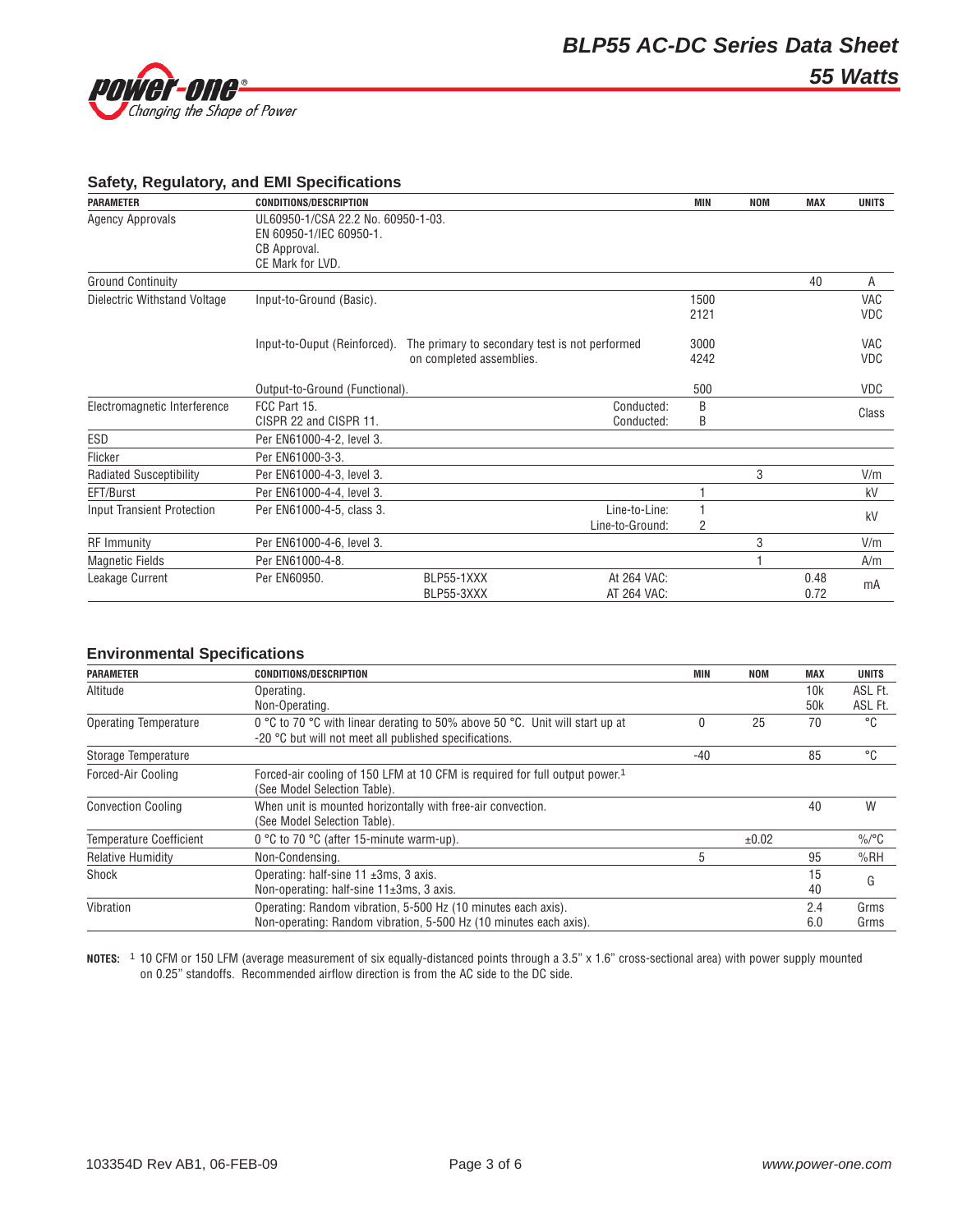



**Figure 1. BLP55-3000 Typical Quasi-Regulation Performance for +12V Output**

**Figure 2. BLP55-3000 5V Output Voltage vs. 12V load**

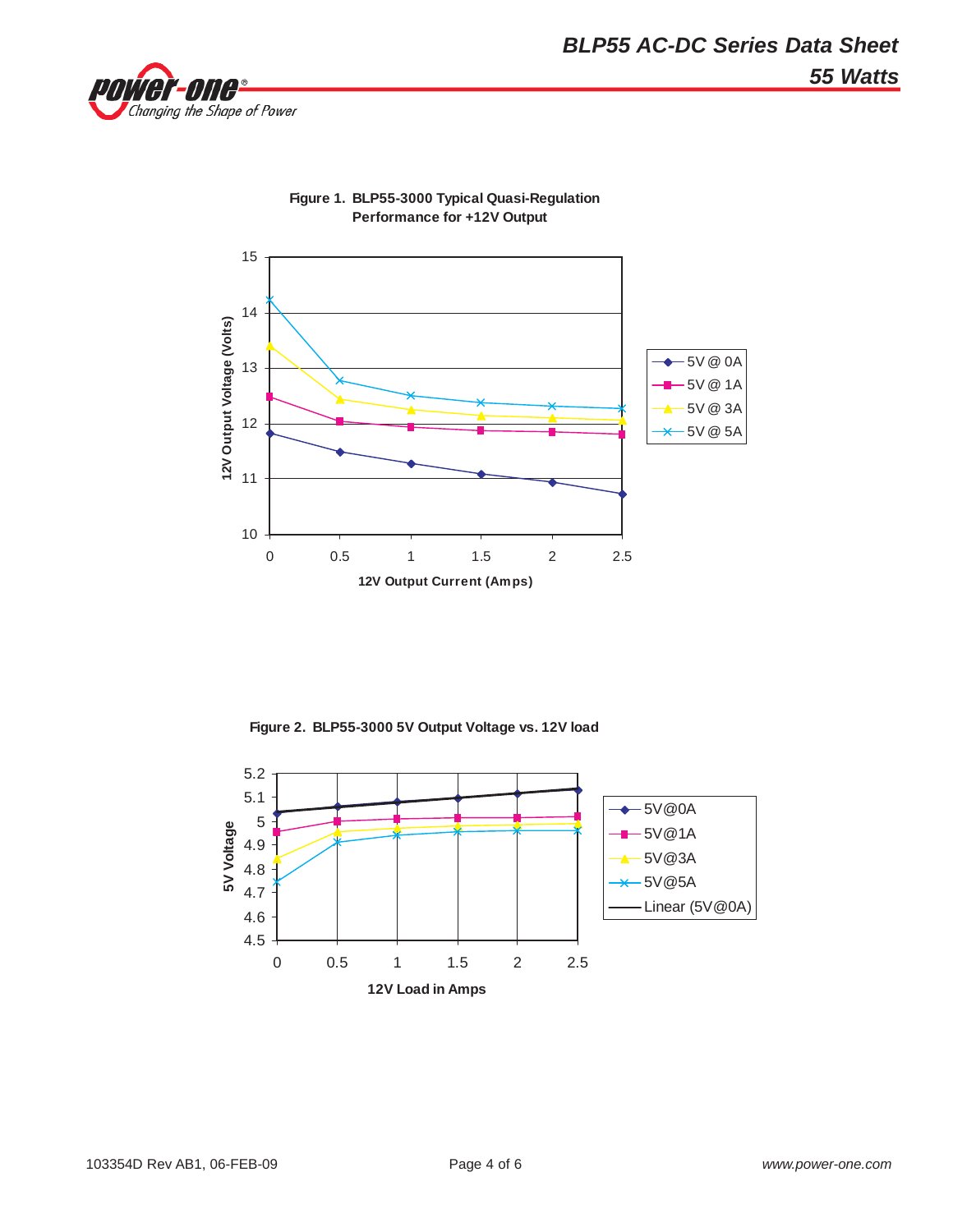

**Overall Size: 3.00" x 5.00" x 1.23" (76.2mm x 127.0mm x 31.2mm) Weight: 0.51 lb (0.23 kg)**



#### RECOMMENDED MATING CONNECTORS

|                  | <b>HOUSING</b>    | <b>PIN</b>  |
|------------------|-------------------|-------------|
| CN <sub>1</sub>  | MOLEX 09-50-8031  | 08-52-0113  |
|                  | LEOCO 3940S030000 | 3983TCB0000 |
| C <sub>N</sub> 2 | MOLEX 09-50-8061  | 08-52-0113  |
|                  | LEOCO 3940S060000 | 3983TCB0000 |
| CN <sub>3</sub>  | MOLEX 22-01-3027  | 08-52-0113  |
|                  | LEOCO 2530S020000 | 2533TPB0000 |

NOTE: This is an outline drawing only. The detailed location of components is not shown.